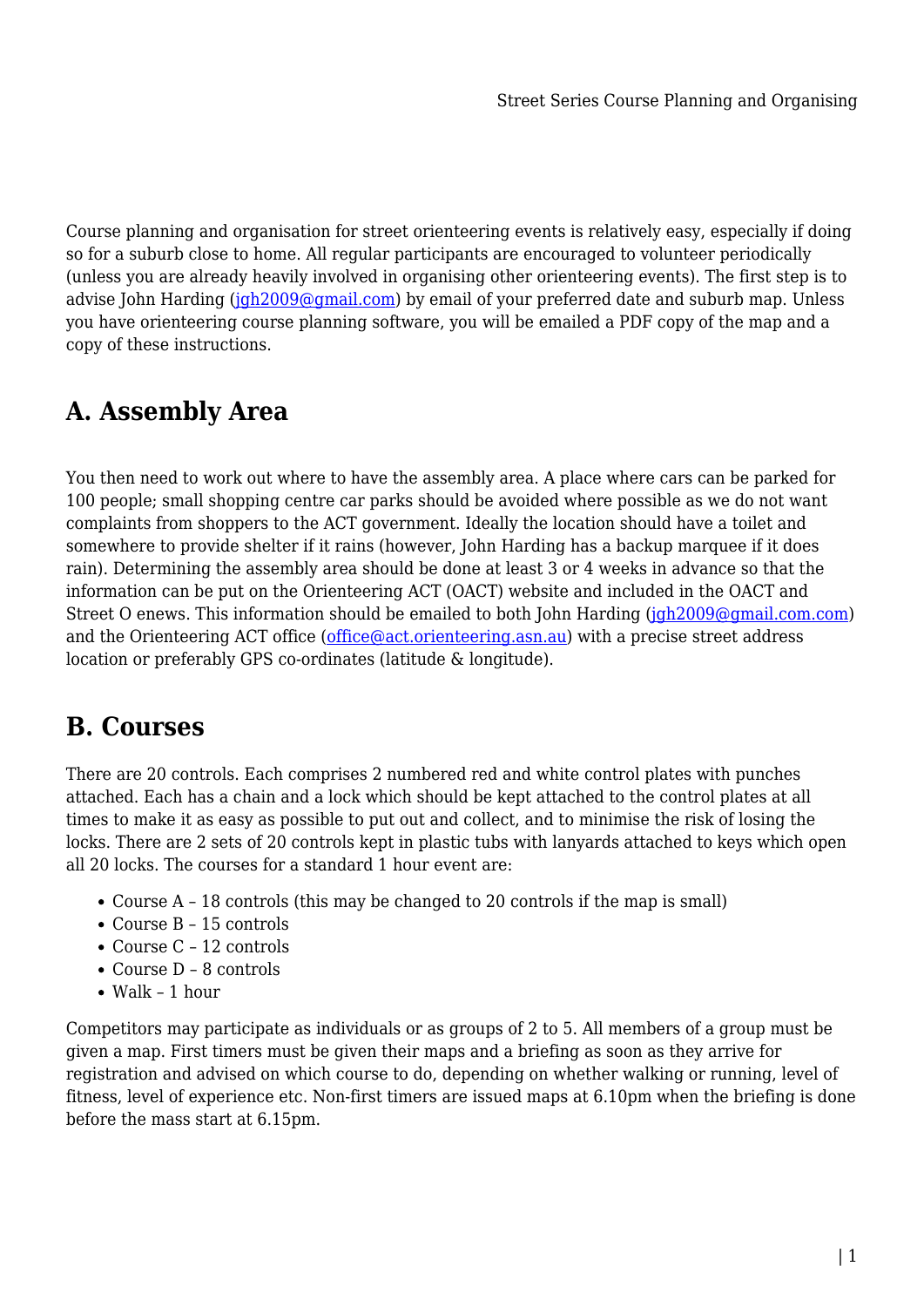# **C. Course planning for daylight events**

**1.** It is important to have 8 controls reasonably close to the assembly area to allow beginners walking, elderly and less able participants to finish the D course within 1 hour. The oldest regular competitors are 92 years old and 88 years old!! Then the other 12 controls can be spread throughout the map. Of these, some should be near the extremities of the map to ensure that A and B course competitors have a long enough course. However, do not place 1 or 2 controls on their own on the extremities as A and B competitors will automatically make these the ones which they will leave out in planning the 2 or 5 controls to miss. To avoid this, place clusters of 3 controls on the extremities.

**2.** You can work out at home roughly where you might put your controls. I draw a circle in pencil where I think I might put a control and then number the circles from 1 to 20. You then need to drive or bike or walk around each of these points to firm up exactly where to put the control and what the control description will be (light pole, seat, gate, fence end etc). Place a red dot on your planning map in the precise location and circle and number it. You may need to select a new control feature one or two streets away if there is no suitable control site where you have pencilled in a circle.

### **Examples of unsuitable control sites:**

- light pole in a garden bed
- light pole on a front lawn well back from the street
- light pole at a building site
- light pole outside a dwelling where it looks like the control might be vandalised
- any feature inside a private housing estate (we do not have access to these)
- playground equipment where the control might be trodden on it is better to use a seat at the playground instead and chain the control to the back of the seat.

### **Try to include interesting control sites, for example**

- places with a good view
- a sign at the edge of a lake/pond
- an interesting playground
- $\bullet$   $\Box$  a fence corner at a tennis court or cricket nets
- a sign at a monument or sculpture
- a light pole or other feature where there is a navigational challenge through laneways
- a feature on/near a bush track in a nature reserve on the fringe of the map.

### **Black and white map restrictions:**

avoid putting controls close to buildings so that the black control circle overlaps the black building and makes it very hard to read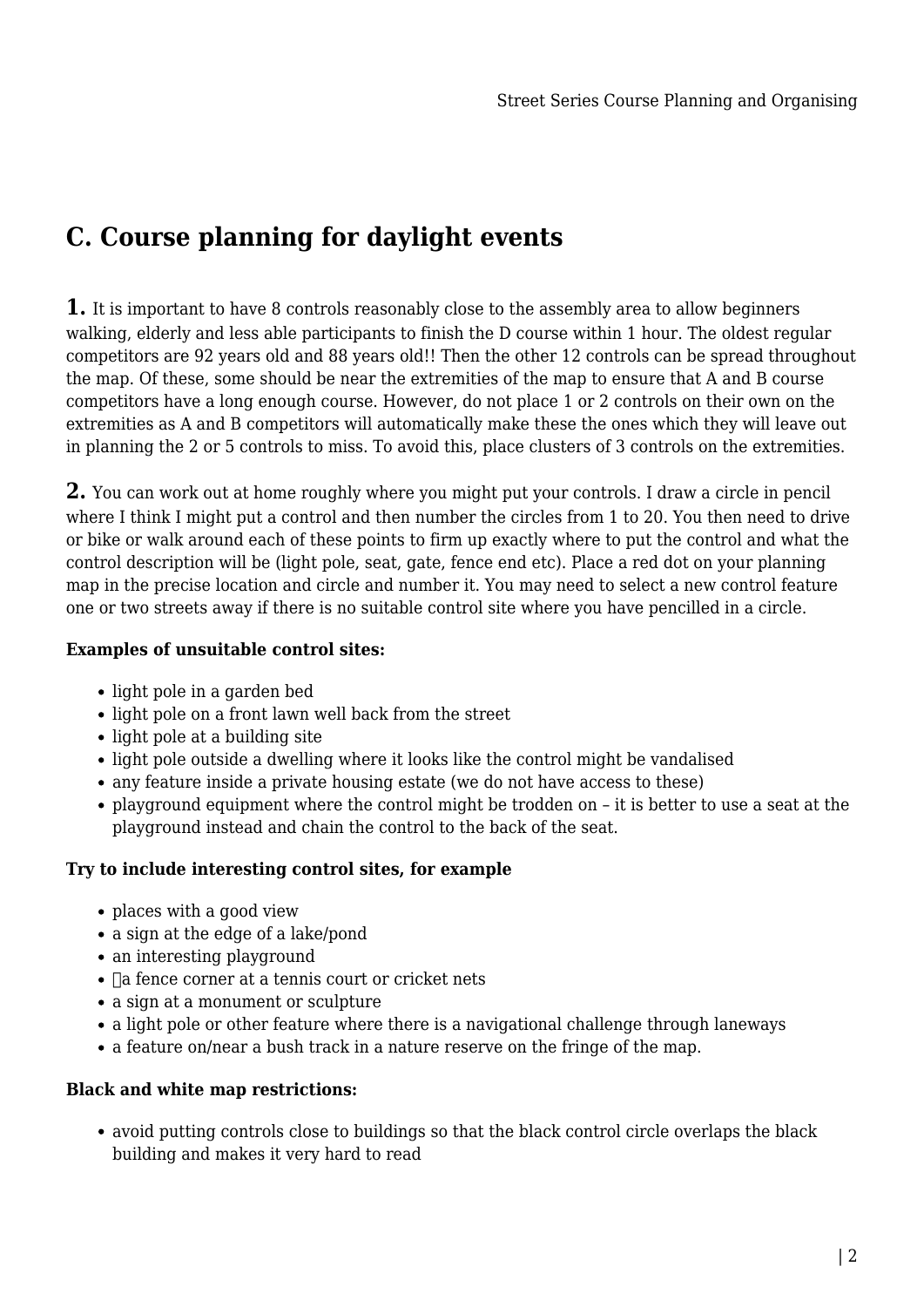do not put controls right on the edge of the map as the control may be truncated when printing; and the participant may go off the map and get lost.

**3.** If using a seat as a control in a park where there are 2 or 3 seats at a playground, please identify which seat by saying N or E or W seat so that competitors know which one to go to.

**4.** Map corrections: As you check your control sites, you may find an error on the map. For example, a missing laneway or pathway that no longer exists or a new fence up around a school or a road in a private housing estate that should not be on the map. Please draw these in and note them in your email to John Harding so they can be corrected for the final map.

### **Control descriptions**

Standard descriptions for all events:

- Light pole. NOT lamp post or light post.
- Power pole
- Post box

Do not have long descriptors for controls as the space available on the map for control descriptions is usually small, so it is a squeeze putting 20 descriptions on the map.

# **D. Course planning for night time events**

### **Control features in winter**

For safety reasons, these should all be light poles located in streets and not in laneways or parks or other places where any female or younger competitors may not feel safe in the dark.

### **Course planning**

It is important to have 8 controls reasonably close to the assembly area to allow beginners, walking, elderly and less able participants to finish the D course within 1 hour. Then the other 12 controls can be spread throughout the map. Of these, some should be near the extremities of the map to ensure that A and B course competitors have a long enough course. However, do not place 1 or 2 controls on their own on the extremities as A and B competitors will automatically make these the ones which they will leave out in planning the 2 or 5 controls to miss. To avoid this, look at clusters of 3 or 4 controls on the extremities.

You can work out at home roughly where you might put your controls but you do need to drive or bike or walk around each of these points to firm up exactly where to put the control on the day. If you have time, check the control light poles at night as sometimes the lights are not working.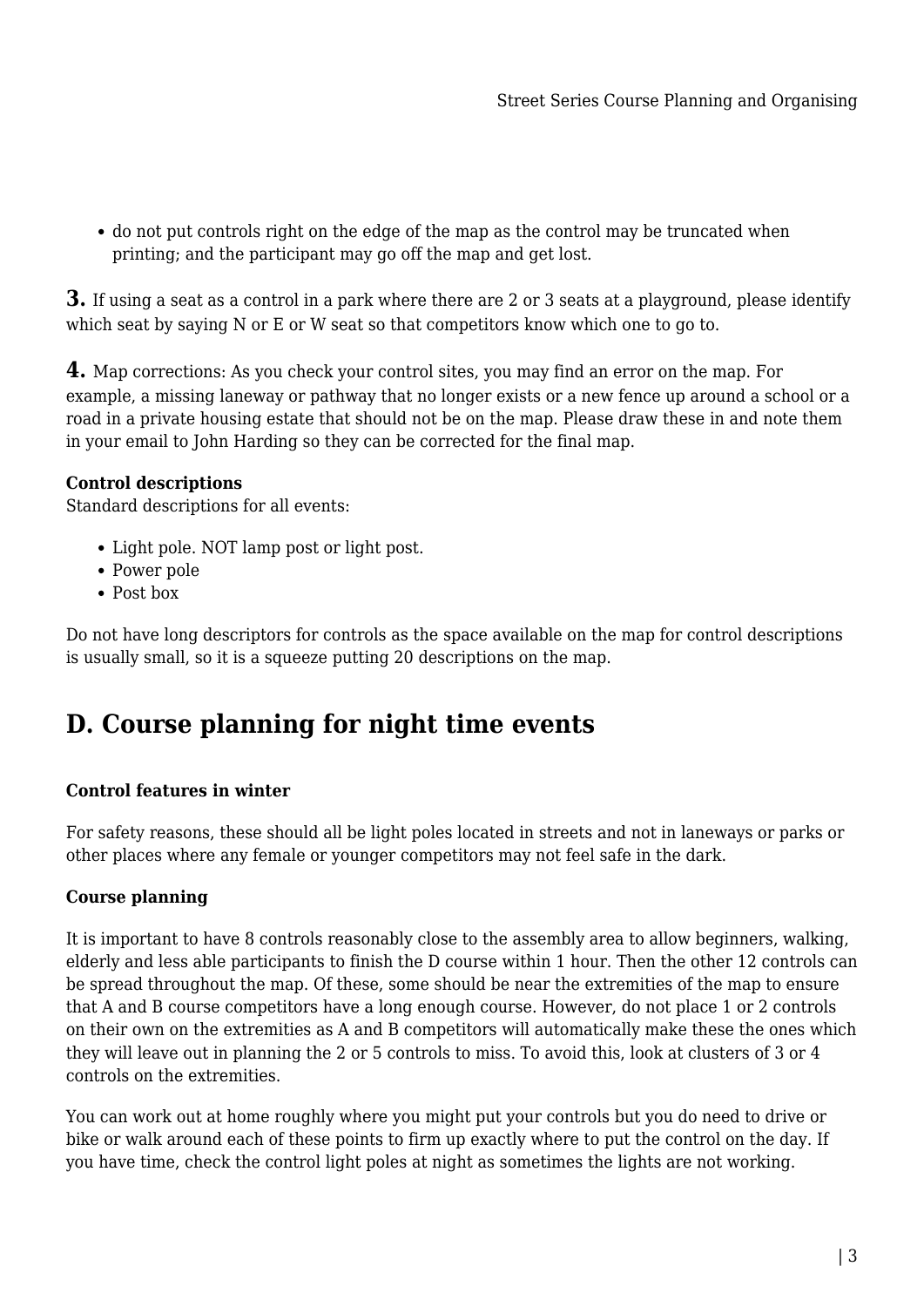### **Do not use light poles which**

- might involve trampling someone's garden around the base of the pole
- are not clearly on the nature strip (public land) fairly close to the road. Do not use light poles set in someone's lawn some distance from the street gutter
- are close to buildings in shopping centres, schools etc because the control circle becomes too hard to read when it overlaps a building
- are near the edge of the map as these may be truncated in printed.

# **E. Preparing the draft map**

Put a red dot on each control location on your PDF copy and hand draw a red control circle around it. For daytime events, write the control descriptions in an EXCEL spreadsheet. Scan in the map with the courses and email the scanned map and EXCEL file plus your mobile phone number to John Harding [\(jgh2009@gmail.com\)](mailto:jgh2009@gmail.com) so he can put the controls and control descriptions and emergency phone number on the OCAD map. John will export the final OCAD map to a PDF copy and email it to you to double check before he prints the maps at Officeworks from a flashdrive copy of the PDF and brings them on the day or gives them to you (ideally) at a previous event. A highlighter should be used to highlight the start triangle on the printed map.

# **F. Putting out controls**

The course planner will ideally be the person putting the controls out on the day and be responsible for collecting them afterwards or getting someone else to. This normally takes 1 hour 20 mins driving around and chaining the 20 controls to the control features but will take longer if you have some controls a significant distance from the nearest place to park from those controls or on complex street maps. For example, Amaroo and Nicholls, complex street maps in Gungaghlin, require around 2 hours to drive around to put out controls.

You should allow enough time to put out the controls and then be at the assembly area by 5.30pm to set up.

# **G. Previous Monday**

Collect the tables, last control pole, organisation plastic tub, water container and cups, and water melon trays from the organiser at the previous Monday's event, and pick up a set of controls plus the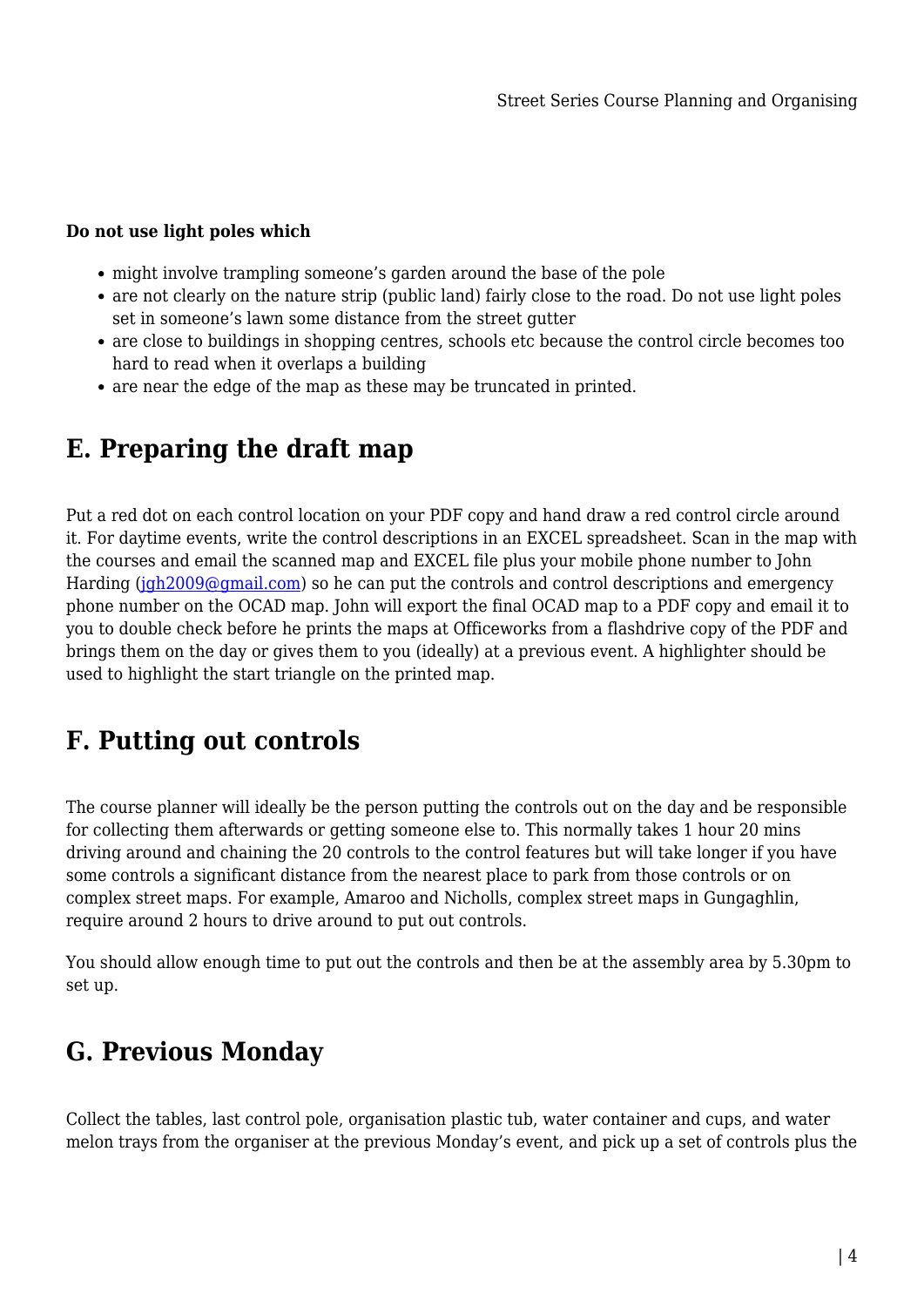printed maps.

# **H. One or two days before**

Buy a water melon or bananas (budget \$10 to \$20, depending on time of year sale price) and on the day cut it/them up into small pieces and bring them to the event.

## **I. On the day**

Two people are needed at set up and registration from 5.30pm, one to take registrations and the other to help newcomers and answer queries about where the nearest toilets are etc. The course planner should be one of these 2, who will start everyone and time them when they come back. John Harding or Geoff Wood or another regular can be the 2nd person assisting newcomers who arrive on the day. Each newcomer will be given a copy of the map, shown a spare control, advised which course or the Power Walk to do, and how to fill in the registration card. Ensure newcomers have their email addresses clearly written on the registration card stub. Ensure all entrants have their vehicle number and mobile number on the registration card as this helps considerably in identifying who is missing if not everyone returns.

In registering participants, number each stub card on the back from 1 onwards. This means you know how many cards (eg. 75) need to come back & that everyone has finished. As people finish, write down the time they arrive at the table and their finish position (from 1 onwards). When you reach the last number (eg. 75) from the stub numbering, you will know everyone is back.

**The pre-start briefing** and map handout needs to happen at 6.10pm. The briefing should commence with an acknowledgment of the course planner and organiser for the day.

**Risk management:** It is most important that the pre-start briefing warns everyone to take care on all roads and road crossings as competitors have no right of way over vehicles or bicycles or other pedestrians; that everyone must report in at the finish; that everyone should be back in an hour. Emphasise any particular hazards relevant to that map. For example:-

- busy internal roads
- out of bounds roads or areas
- compulsory crossing points (such as the footbridge over Belconnen Way on the Bruce-Aranda map)
- hazardous drainage systems which should only be crossed at bridges
- piles of leaves in road gutters and on nature strips which can be slip and trip hazards in